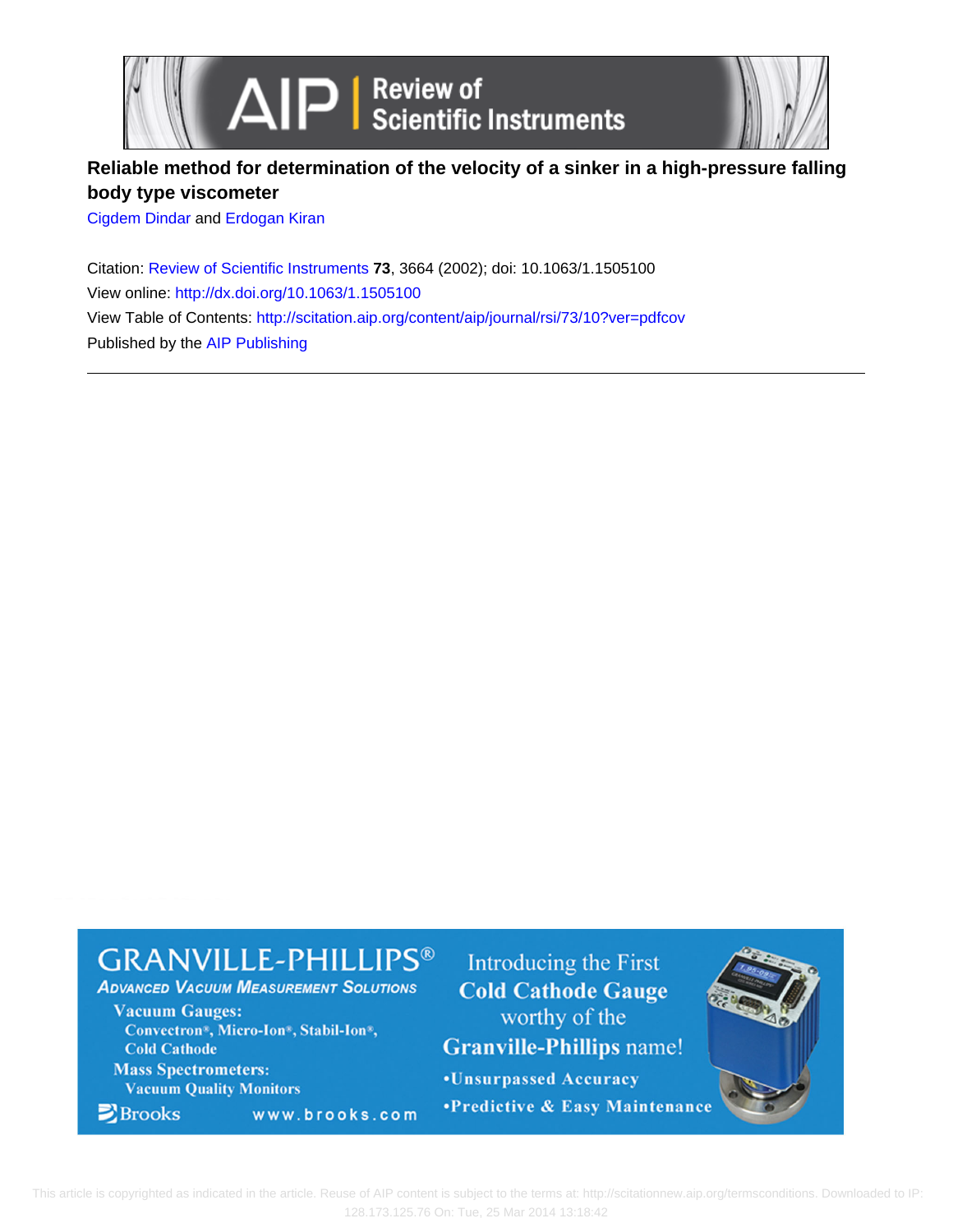REVIEW OF SCIENTIFIC INSTRUMENTS **SUITE ASSESSED ASSESSED ASSESSED AT A CONSTRUMENTS** VOLUME 73, NUMBER 10 **OCTOBER 2002** Copyright by AIP Publishing. Dindar, C.; Kiran, E., "reliable method for determination of the velocity of a sinker in a highpressure falling body type viscometer," Rev. Sci. Instrum. 73, 3664 (2002); http://dx.doi.org/10.1063/1.1505100

### **Reliable method for determination of the velocity of a sinker in a high-pressure falling body type viscometer**

Cigdem Dindar and Erdogan Kiran<sup>a)</sup>

*Department of Chemical Engineering, Virginia Polytechnic Institute and State University, Blacksburg, Virginia 24061*

(Received 30 November 2001; accepted for publication 1 July 2002)

We present a new sensor configuration and data reduction process to improve the accuracy and reliability of determining the terminal velocity of a falling sinker in falling body type viscometers. This procedure is based on the use of multiple linear variable differential transformer sensors and precise mapping of the sensor signal and position along with the time of fall which is then converted to distance versus fall time along the complete fall path. The method and its use in determination of high-pressure viscosity of *n*-pentane and carbon dioxide are described. © *2002 American Institute of Physics.* [DOI: 10.1063/1.1505100]

#### **I. INTRODUCTION**

The motivation for this work is linked to improving the reliability of a high-pressure viscometer that was developed in our laboratory.<sup>1,2</sup> Instrumentation for generating highpressure viscosity is now of greater importance because of the need for transport property data for process design and development in supercritical fluid based technologies.<sup>3</sup> Highpressure viscosity data are also important in traditional processes such as lubrication, tertiary oil recovery and polymer processing among others.

We have in the past effectively used a special highpressure viscometer for investigating the effect of pressure, temperature, composition and density on viscosity of simple fluids and polymer solutions. $4-8$  Figure 1 is a schematic of the viscometer. The basic features of this viscometer are  $(a)$  a view cell with sapphire windows for observation, (b) a variable-volume part with a movable piston to bring about pressure or volume changes once the viscometer is loaded, ~c! a fall-tube attachment that houses a cylindrical sinker with a hemispherical tip to assess the viscosity of the solution from the fall times of the sinker, and (d) a circulation loop to ensure the homogenization of the system contents.

The rationale for the suitability of this type of viscometer for use in high-pressure measurements and its reliability and limitations have been discussed in detail in our earlier publications.1,2,4 In falling cylinder viscometers, the parameter measured is the time taken for a cylindrical sinker to fall a known distance in a fall tube filled with fluid. The relationship between the viscosity  $\eta$  of the fluid and the terminal velocity  $V_t$  of the sinker is given by

$$
\eta = (1/V_t)[(\rho_s - \rho_f)K],\tag{1}
$$

where  $\rho_s$  and  $\rho_f$  are the densities of the sinker and the fluid and *K* is an instrument constant which combines all the shape factors and is determined by measuring the terminal velocity of the sinker in fluids of known viscosity.<sup>1</sup> In the design of these viscometers, it is imperative that the fall of the cylindrical sinker is concentric in the fall tube. To achieve this, the ratio of the sinker-to-fall tube radii is maintained greater than 0.93. The most reproducible fall times and concentric falls in the fall tube are obtained with sinkers in which the leading edge is hemispherical. Reliability of the calibrations and ultimately the viscosity determinations depend on the accuracy with which fall times are measured and the accuracy with which the densities of the sinker and the fluid are determined at the experimental conditions. To determine the fall times (and the terminal velocities), common methods that are used are inductive, capacitive or optical methods. In our experimental system, we employ the inductive method using linear variable differential transformers (LVDTs).

The determination of the fall time of the sinker was initially based on the use of three independent LVDT coils positioned on a sleeve outside the fall tube. Figure 2 is a schematic of the signal from the three LVDT coils when the sinker passes through. The time corresponding to the zero voltage crossings in the linear response range of each LVDT coil is noted. From prior knowledge of the distance between the center points of each coil, which corresponds to the zero voltage reading positions, one can determine the velocity of the sinker between coils 1 and 2, or 2 and 3, or 1 and 3. From such data one can then assess if the sinker has reached its terminal velocity. If indeed the sinker reaches the terminal velocity prior to entering the coils, the velocity determined based on the distance traveled between any coil pair would not differ. This approach, even though it is simple and generates useful data, does not guarantee that terminal velocities are indeed reached in an unambiguous way in each measurement. Therefore, there is a need for an improved description of the fall time versus fall distance, rather than being limited to three-point measurements. To achieve this, we have adopted a simple approach in which we have measured the LVDT signals from each coil at 1 mm intervals as the sinker is manually moved along the fall tube. After a normalization procedure that is described in the following, a complete travel distance versus time plot can be generated in any

0034-6748/2002/73(10)/3664/7/\$19.00 60034-6748/2002/73(10)/3664/7/\$19.00

 This article is copyrighted as indicated in the article. Reuse of AIP content is subject to the terms at: http://scitationnew.aip.org/termsconditions. Downloaded to IP: 128.173.125.76 On: Tue, 25 Mar 2014 13:18:42

Electronic mail: ekiran@vt.edu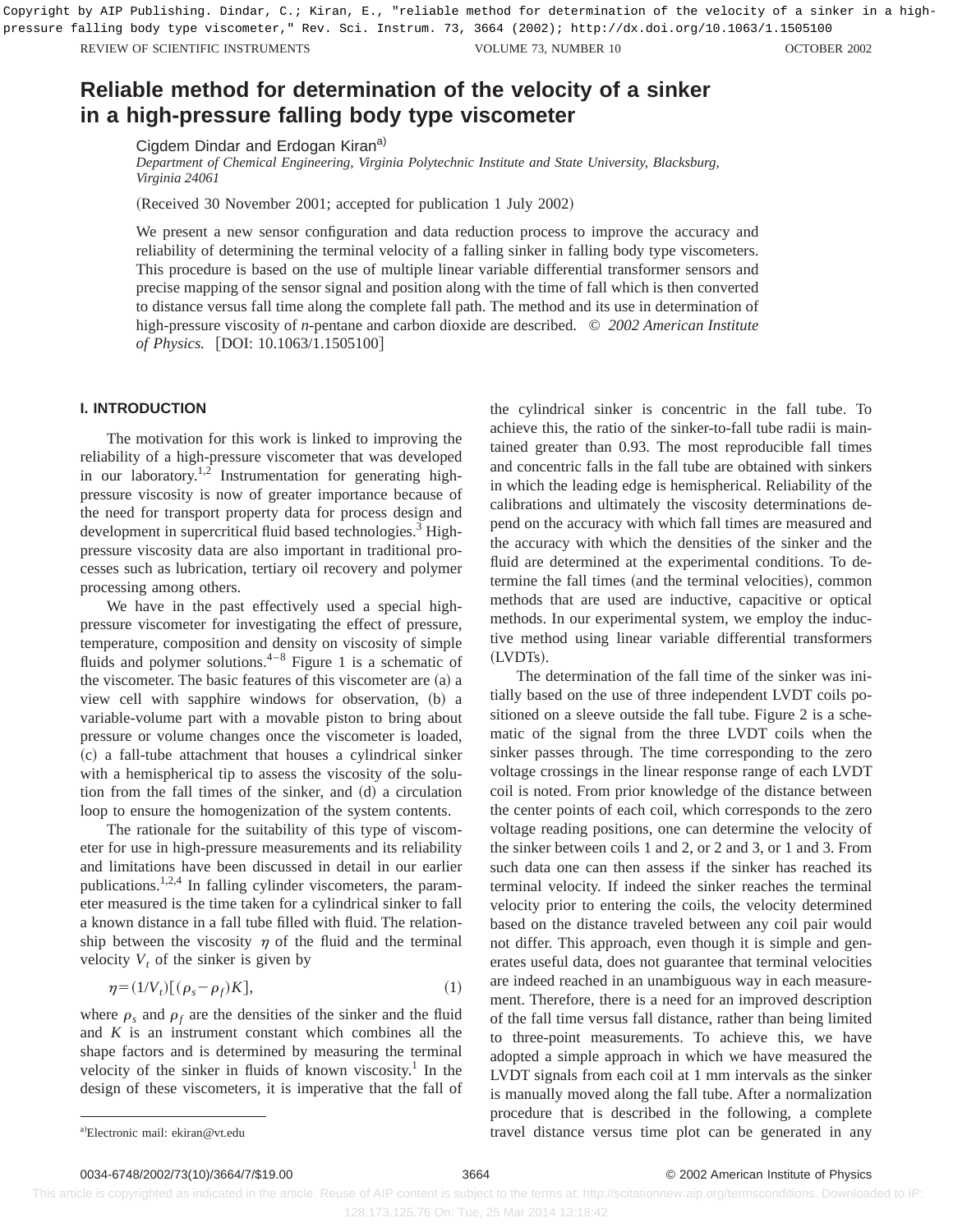

FIG. 1. Side view of the viscometer. Line 1=view cell inlet; line 2=piston inlet; SL=solvent line; PFL=pressurizing fluid line; CP=circulation pump; PM=pull-up magnet; S1=front loading part; S2=top loading part; SW=sapphire window; EMS=electromagnetic stirrer; PR=position readout unit; V=value; LVDT=linear variable differential transformer.

given experiment from which one can precisely determine if terminal velocities are indeed reached.

The new measurement approach gives an additional advantage. Again, like in the earlier measurement procedure, it is essential that the sinker pass through the full length of the fall tube for evaluation of the velocity. For viscous solutions this would require extremely long times. With the present procedure for complete documentation of sensor signal versus sinker position, assessment of terminal velocity can be



FIG. 2. Schematic of the signal from the three LVDT coils as the sinker passes through the fall tube.

made by monitoring the fall time starting from any position of the fall tube when working with highly viscous fluids.

#### **II. DESCRIPTION OF THE LVDT SYSTEM FOR TERMINAL VELOCITY DETERMINATION**

Figure 3 shows the new LVDT assembly. In this design, we now use one long LVDT washer, made of brass, that accommodates the three coils. This is in contrast to the three separate washers that were being used previously. The total length of the washer is 11.10 cm, whereas the coil lengths are about 3.53 cm. The outer diameter is 1.91 cm and each LVDT coil has one primary and two secondary coils as shown in Fig. 3. The outlets from the first secondaries are introduced as the inlets for the second secondaries at each LVDT coil. The outlets from the second secondaries of the first and the second LVDT coils are introduced as the inlets for the first secondaries of the second and third LVDT coils, respectively. Likewise, the outlets of the primaries of the first and the second LVDT coils are introduced as the inlets of the primaries of the second and third LVDT coils, respectively. Finally, the inlet of the first LVDT coil and the outlet from the third LVDT coil are connected for the primary and the secondary coils.

The primary of the first LVDT coil is excited by a sine wave signal generator and the output signal from the secondaries are sent to a LVDT signal conditioner unit. A balanced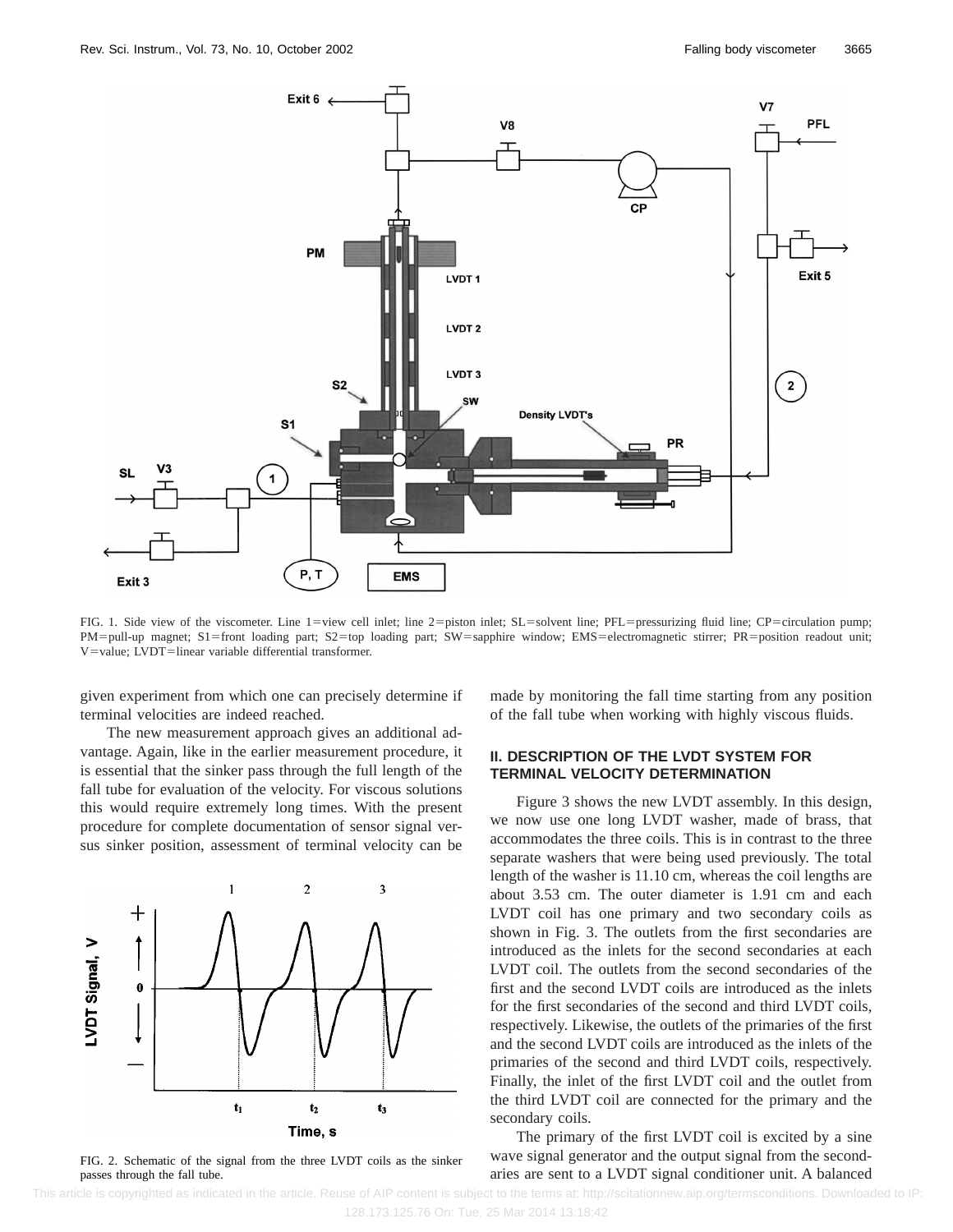

FIG. 3. Schematic of the windings of the viscosity LVDTs. Primary coils =dashed lines; secondary coils=solid lines; CW=clockwise winding; CCW =counterclockwise winding.

demodulator chip is used in the signal conditioner to produce a dc voltage, which corresponds to the position of the ferromagnetic sinker as it passes through the LVDT coils. The output of the LVDT signal conditioner is sent both to a dc ammeter to monitor the fall of the sinker visually on the control panel, and to a computer through an analog/digital  $(A/D)$  interface which stores the "voltage and real time" readings.

The first step in the new procedure is to relate the voltage readings from each LVDT to the positions of the sinker at any given time during the fall. For this determination, the ferromagnetic sinker is attached to the end of a long glass rod (longer than the length of the fall tube). The position when the glass rod is all the way in the tube is assigned as the initial point. Then the rod is pulled up in 1 mm increments, and the distance from the initial point as well as the corresponding LVDT voltage readings are recorded. A voltmeter connected to the ends of the LVDT coils is used to read the voltage. This procedure is repeated in the reverse direction: now the all-the-way-out position of the rod while a voltage reading could still be recorded is assigned as the initial position, and the rod is moved down into the tube. Again the distance and the voltage readings are determined in 1 mm increments. The distance versus voltage readings



FIG. 4. LVDT signal in volts vs sinker position in the fall tube.

determined in this manner are shown in Fig. 4.

The second step is then to generate the LVDT signal in real time when the sinker falls through a given fluid. In the present experiments, we generated such data with *n*-pentane and also with carbon dioxide. Loading of the viscometer and operational procedures were the same as before. $1,2$ 

Once the system is loaded and thermal equilibrium is reached, several consecutive fall time measurements are taken at the desired temperatures and pressures. Sufficient time, typically 30 min, is allowed between consecutive repeat measurements to achieve stability in the system. This is needed because the pull-up magnet used to bring the sinker back to the top position after each fall time measurement (see Fig. 1) may lead to a change in temperature if sufficient time is not allowed. Figure 5 shows a typical computer output, which is obtained for pentane at 100 °C and 20.97 MPa.

Having the voltage versus distance  $(Fig. 4)$  and voltage versus time  $(Fig. 5)$  data, one can then generate the distance versus time plots along the fall tube. However, the different voltage readings (that arise from the different natures of the fluid used and the differences in temperature) in those ex-



FIG. 5. LVDT response as a function of the fall time for the sinker in *n*-pentane at 100 °C and 20.97 MPa.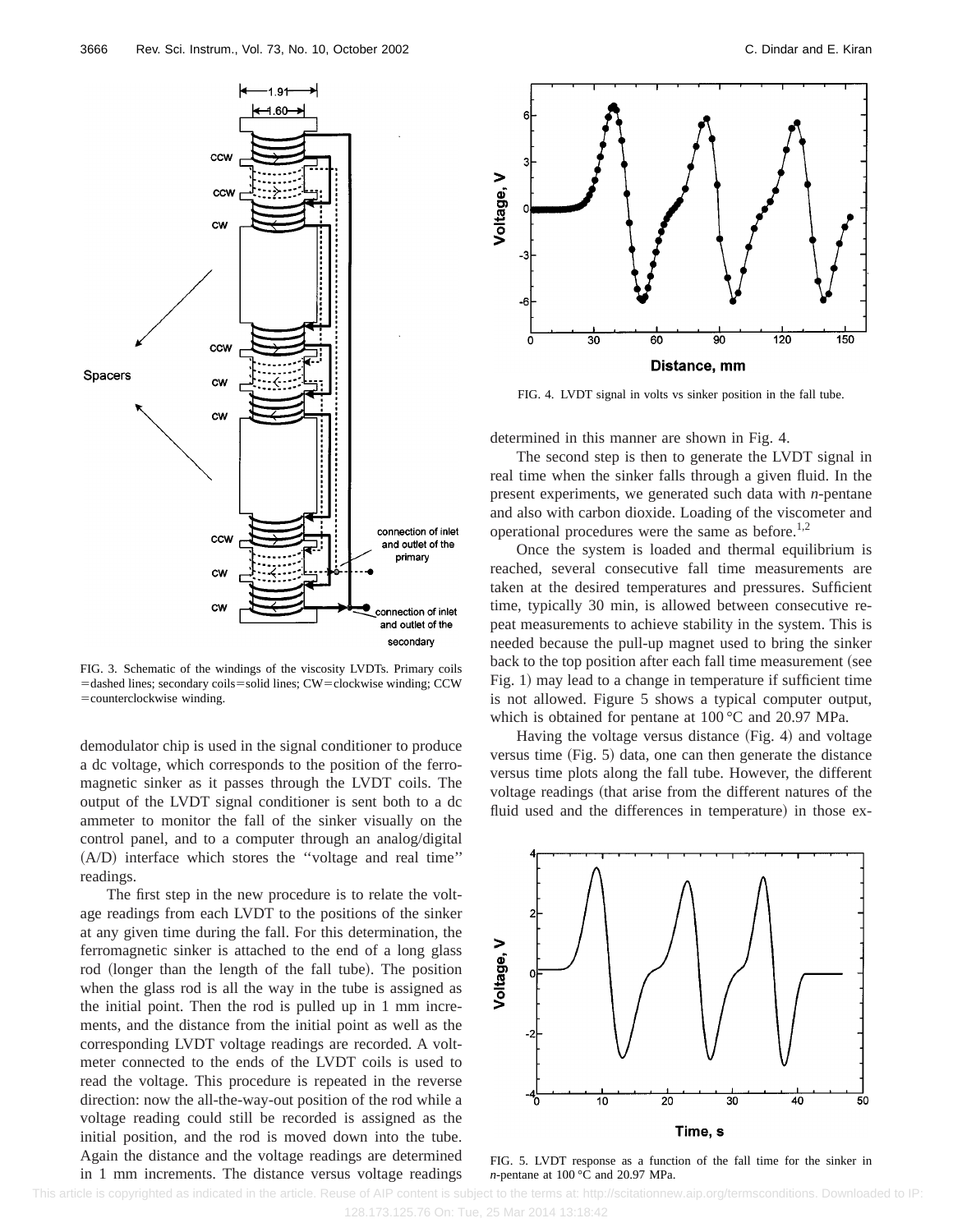

FIG. 6. Normalized plot of the LVDT response with the sinker position.

periments require that the data be normalized before these assignments can be made. Our normalization procedure is to assign  $+1$  and  $-1$  to the positive and negative apexes in the voltage readings for each LVDT coil and express all other readings accordingly in a given coil. This then converts data in Figs. 4 and 5 to the corresponding normalized figures given in Figs. 6 and 7 from which one can then generate the sinker position (travel distance) versus time plot shown in Fig. 8(a). The slope of the data in Fig. 8(a) would by definition give the velocity of the sinker in any given section of the fall tube. A perfectly linear variation would mean constant velocity throughout the fall tube. Figure  $8(a)$  shows a high degree of linearity especially over the fall distance corresponding to the second and third coils. By fitting a linear regression line to the data, a terminal velocity for the sinker is assigned. This regression line is demonstrated in the Fig.  $8(a)$  based on data corresponding to the third coil. Distance versus time data for the sinker passing through *n*-pentane at 50 °C and 20.70 MPa with the assigned terminal velocity is presented in Fig.  $8(b)$  as another example. A similar procedure is carried out to determine the terminal velocities of



FIG. 7. Normalized LVDT response vs fall time in *n*-pentane at 100 °C and 20.97 MPa.



FIG. 8. Sinker fall distance vs time in *n*-pentane (a) at 100 °C and 20.97 MPa (b) at 50 °C and 20.70 MPa. The terminal fall velocity is given by the slope of the regression line.

carbon dioxide when it was used as the calibration fluid. The distance versus time data for the sinker passing through carbon dioxide at 37 °C and 20 MPa and at 97 °C and 40 MPa are given in Figs.  $9(a)$  and  $9(b)$ , with the fitted regression lines to assign the terminal velocities.

#### **III. CALIBRATION AND VISCOSITY MEASUREMENTS**

The hydrodynamics of falling body viscometers and the governing equations have previously been described in the literature.<sup>1,2</sup> The basic equation is given by Eq.  $(1)$ . Once the instrument constant is determined, then the viscosity of a given fluid can be calculated from measurements of the terminal velocity and the fluid density.

The procedure for determining the instrument constant involves measuring the terminal velocity in fluids of known viscosity and density. Then a *K* value can be calculated from Eq.  $(1)$ . This is repeated for different fluids of different viscosity or for a given fluid at different temperature and pressure conditions for which viscosities and densities are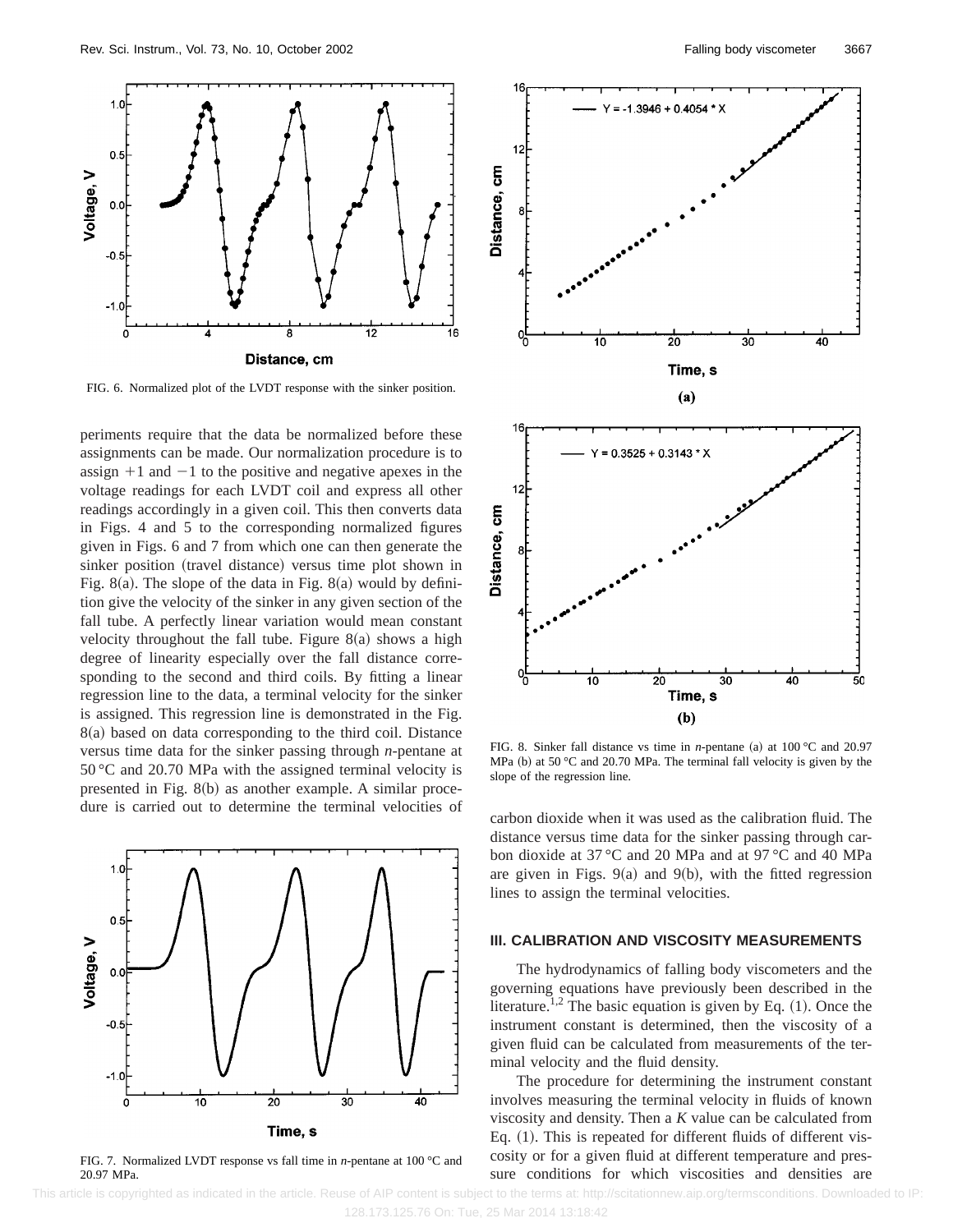

FIG. 9. Sinker fall distance vs time in carbon dioxide (a) at  $37 \text{ °C}$  and  $20$ MPa (b) at 97 °C and 40 MPa. The terminal fall velocity is given by the slope of the regression line.

known. By this procedure an average value of *K* that is applicable in a range of *T*/*P* conditions and viscosities can be assigned. The *T*/*P* dependence of *K* is considered to correct for any dimensional changes in the system, and the viscosity dependence of *K* is considered to extend the range of use of Eq.  $(1)$  to the non-Newtonian regime. In this study, we have conducted such calibrations using pentane and also carbon dioxide as calibration fluids.

#### **A. Evaluation of the instrument constant using <sup>n</sup>-pentane as the calibration fluid**

The densities of *n*-pentane and the fall times for the sinker were determined at 50, 75, 100 and 125 °C at pressures up to 50 MPa. The density values were determined from the initial mass of pentane loaded to the viscometer, the total internal volume of the viscometer  $(42.6 \text{ cm}^3)$  when the movable piston is in its all-the-way-out position (in the variable volume part of the viscometer), and the exact piston position and the corresponding internal volume at any given temperature and pressure.

TABLE I. Density of *n*-pentane.

| T<br>(°C) | $\overline{P}$<br>(MPa) | Value in Ref. 4<br>$(\rho/g/cm^3)$ | Value in present study<br>$(\rho/g/cm^3)$ | Difference<br>$(\% )$ |
|-----------|-------------------------|------------------------------------|-------------------------------------------|-----------------------|
| 50        | 44.76                   | 0.6417                             | 0.6358                                    | 0.91                  |
|           | 34.41                   | 0.6328                             | 0.6262                                    | 1.05                  |
|           | 27.75                   | 0.6257                             | 0.6200                                    | 0.91                  |
|           | 20.70                   | 0.6178                             | 0.6125                                    | 0.87                  |
|           | 15.39                   | 0.6113                             | 0.6075                                    | 0.61                  |
|           | 10.23                   | 0.6041                             | 0.6009                                    | 0.53                  |
| 75        | 45.75                   | 0.6232                             | 0.6210                                    | 0.35                  |
|           | 44.92                   | 0.6229                             | 0.6313                                    | 1.35                  |
|           | 36.45                   | 0.6135                             | 0.6122                                    | 0.21                  |
|           | 28.39                   | 0.6041                             | 0.6042                                    | 0.01                  |
|           | 27.62                   | 0.6041                             | 0.6027                                    | 0.23                  |
|           | 20.72                   | 0.5946                             | 0.5934                                    | 0.21                  |
|           | 15.45                   | 0.5870                             | 0.5864                                    | 0.11                  |
| 100       | 45.69                   | 0.6055                             | 0.6042                                    | 0.22                  |
|           | 38.21                   | 0.5973                             | 0.5956                                    | 0.17                  |
|           | 20.85                   | 0.5730                             | 0.5730                                    | $\overline{0}$        |
|           | 15.90                   | 0.5645                             | 0.5647                                    | 0.03                  |
| 125       | 45.08                   | 0.5886                             | 0.5883                                    | 0.06                  |
|           | 42.03                   | 0.5826                             | 0.5847                                    | 0.28                  |
|           | 34.61                   | 0.5731                             | 0.5736                                    | 0.10                  |
|           | 29.97                   | 0.5626                             | 0.5666                                    | 0.70                  |
|           | 24.47                   | 0.5595                             | 0.5607                                    | 0.22                  |
|           | 17.08                   | 0.5447                             | 0.5440                                    | 0.13                  |
|           | 10.85                   | 0.5274                             | 0.5308                                    | 0.64                  |

Table I provides the density values determined in the present study along with the densities that were determined using this instrumentation in an earlier study. The reproducibility is extremely high with the differences being less than 1%. Based on the earlier comparisons in connection with such density measurements, $4$  the reliability of these measurements is within 1% of the literature values for *n*-pentane density.

For the viscosity reference values for *n*-pentane to be used in calibrations we also used the values reported from an earlier study conducted in our laboratory. These values have previously been extensively evaluated against all available *n*-pentane viscosity data and were found to be within 3% of the value in the literature. $4$ 

At the pressure and temperature conditions for which we had had reference viscosity data, we have determined the density of the fluid and the sinker terminal velocities. These are shown in Table II. The *K* values that are determined from these measurements are also tabulated at each pressure and temperature. Table II includes results of several repeat measurements at given temperature and pressure conditions to illustrate the repeatability of terminal velocity determinations. At each temperature an average value of *K* applicable in the given pressure range has been assigned. Table II shows that *K* values do not show much variation with pressure, but show slight sensitivity to temperature. Based on these data an overall average value of 0.0199 has been assigned for the instrument constant. This is particularly applicable in the temperature range from 50 to  $125^{\circ}$ C and pressure range from 10 to 46 MPa.

This article is copyrighted as indicated in the article. Reuse of AIP content is subject to the terms at: http://scitationnew.aip.org/termsconditions. Downloaded to IP: 128.173.125.76 On: Tue, 25 Mar 2014 13:18:42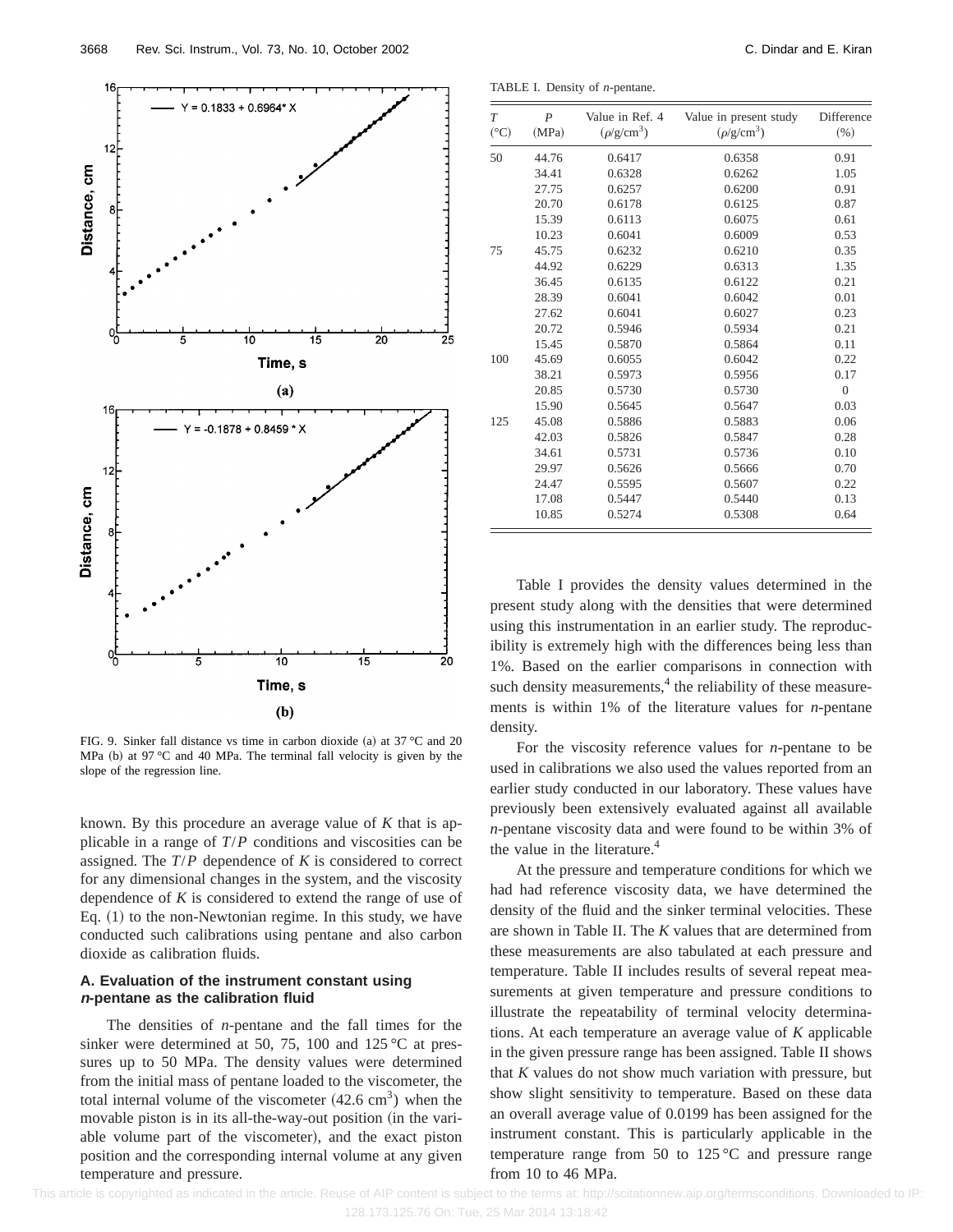TABLE II. Instrument constant using *n*-pentane as the calibration fluid.  $\eta$ =viscosity value from Ref. 4;  $\rho$ =solvent density, measured; *V<sub>t</sub>*=terminal velocity, determined;  $K$ =instrument calibration constant.

| T    | $\boldsymbol{P}$ | $\eta$  | $\rho$                                                  | $V_t$   |        |
|------|------------------|---------|---------------------------------------------------------|---------|--------|
| (°C) | (MPa)            | (mPa s) | $(g/cm^3)$                                              | (cm/s)  | K      |
| 50   | 10.23            | 0.1988  | 0.6009                                                  | 0.3393  | 0.0198 |
|      | 15.39            | 0.2072  | 0.6075                                                  | 0.3318  | 0.0203 |
|      | 20.70            | 0.2197  | 0.6125                                                  | 0.3143  | 0.0204 |
|      | 27.75            | 0.2348  | 0.6200                                                  | 0.2925  | 0.0203 |
|      | 34.41            | 0.2483  | 0.6262                                                  | 0.2752  | 0.0203 |
|      | 44.76            | 0.2717  | 0.6358                                                  | 0.2513  | 0.0203 |
|      |                  |         |                                                         | Average | 0.0202 |
| 75   | 10.62            | 0.1664  | 0.5790                                                  | 0.4129  | 0.0201 |
|      | 15.52            | 0.1783  | 0.5854                                                  | 0.3928  | 0.0205 |
|      | 20.72            | 0.1971  | 0.5929                                                  | 0.3700  | 0.0214 |
|      | 15.56            | 0.1783  | 0.5864                                                  | 0.3923  | 0.0205 |
|      | 15.53            | 0.1783  | 0.5864                                                  | 0.3920  | 0.0205 |
|      | 20.75            | 0.1971  | 0.5935                                                  | 0.3736  | 0.0216 |
|      | 20.70            | 0.1971  | 0.5936                                                  | 0.3737  | 0.0216 |
|      | 28.39            | 0.2012  | 0.6042                                                  | 0.3352  | 0.0199 |
|      | 28.39            | 0.2012  | 0.6041                                                  | 0.3426  | 0.0203 |
|      | 28.34            | 0.2012  | 0.6042                                                  | 0.3346  | 0.0198 |
|      | 36.49            | 0.2147  | 0.6152                                                  | 0.3147  | 0.0200 |
|      | 36.39            | 0.2147  | 0.6152                                                  | 0.3150  | 0.0200 |
|      | 36.45            | 0.2147  | 0.6152                                                  | 0.3147  | 0.0200 |
|      | 45.11            | 0.2333  | 0.6310                                                  | 0.2971  | 0.0206 |
|      | 45.18            | 0.2333  | 0.6314                                                  | 0.2959  | 0.0205 |
|      |                  |         |                                                         | Average | 0.0204 |
|      |                  |         |                                                         |         |        |
| 100  | 15.81            | 0.1479  | 0.5645                                                  | 0.4382  | 0.0189 |
|      | 15.81            | 0.1479  | 0.5645                                                  | 0.4337  | 0.0187 |
|      | 15.90            | 0.1479  | 0.5645                                                  | 0.4329  | 0.0186 |
|      | 15.90            | 0.1479  | 0.5645                                                  | 0.4378  | 0.0188 |
|      | 15.90            | 0.1479  | 0.5647                                                  | 0.4326  | 0.0186 |
|      | 15.90            | 0.1479  | 0.5647                                                  | 0.4369  | 0.0188 |
|      | 15.85            | 0.1479  | 0.5647                                                  | 0.4342  | 0.0187 |
|      | 15.85            | 0.1479  | 0.5647                                                  | 0.4391  | 0.0189 |
|      | 20.86            | 0.1596  | 0.5724                                                  | 0.4144  | 0.0193 |
|      | 20.86            | 0.1596  | 0.5724                                                  | 0.4118  | 0.0192 |
|      | 20.86            | 0.1596  | 0.5724                                                  | 0.4078  | 0.0190 |
|      | 20.86            | 0.1596  | 0.5724                                                  | 0.4143  | 0.0193 |
|      | 20.97            | 0.1596  | 0.5730                                                  | 0.4054  | 0.0189 |
|      | 20.97            | 0.1596  | 0.5730                                                  | 0.4089  | 0.0190 |
|      | 20.86            | 0.1596  | 0.5730                                                  | 0.4128  | 0.0192 |
|      | 20.86            | 0.1596  | 0.5730                                                  | 0.4159  | 0.0194 |
|      | 28.31            | 0.1759  | 0.5835                                                  | 0.3856  | 0.0199 |
|      | 28.28            | 0.1759  | 0.5835                                                  | 0.3858  | 0.0199 |
|      | 38.14            | 0.1999  | 0.5973                                                  | 0.3512  | 0.0206 |
|      | 38.14            | 0.1999  | 0.5973                                                  | 0.3560  | 0.0209 |
|      | 38.11            | 0.1999  | 0.5973                                                  | 0.3531  | 0.0207 |
|      | 38.11            | 0.1999  | 0.5973                                                  | 0.3570  | 0.0210 |
|      | 45.50            | 0.2032  | 0.6041                                                  | 0.3377  | 0.0202 |
|      |                  |         |                                                         | Average | 0.0197 |
| 125  | 17.11            | 0.1269  | 0.5440                                                  | 0.4981  | 0.0183 |
|      | 30.02            | 0.1470  | 0.5666                                                  | 0.4256  | 0.0182 |
|      | 30.02            | 0.1470  | 0.5666                                                  | 0.4373  | 0.0187 |
|      | 34.62            | 0.1595  | 0.5737                                                  | 0.4120  | 0.0192 |
|      | 42.03            | 0.1795  | 0.5843                                                  | 0.3885  | 0.0204 |
|      |                  |         |                                                         | Average | 0.0190 |
|      |                  |         | Overall average K (T=50-125 °C; $P = 10-46$ MPa) 0.0199 |         |        |

#### **B. Evaluation of the instrument constant using carbon dioxide as the calibration fluid**

Table III shows literature data for the viscosity of carbon dioxide, along with densities and the terminal sinker veloci-

TABLE III. Instrument constant using carbon dioxide as the calibration fluid.

| T<br>$({}^{\circ}C)$ | P<br>(MPa) | $\eta$<br>(mPa s)                                           | $\rho$<br>$(g/cm^3)$ | V,<br>(cm/s) | K      |
|----------------------|------------|-------------------------------------------------------------|----------------------|--------------|--------|
|                      |            |                                                             |                      |              |        |
| 37                   | 20.0       | 0.0796                                                      | 0.8696               | 0.6005       | 0.0187 |
|                      | 30.1       | 0.0956                                                      | 0.9264               | 0.6964       | 0.0177 |
|                      |            |                                                             |                      | Average      | 0.0182 |
| 52                   | 20.0       | 0.0671                                                      | 0.8821               | 0.8306       | 0.0179 |
|                      | 30.0       | 0.0835                                                      | 0.8855               | 0.6990       | 0.0187 |
|                      | 40.0       | 0.0963                                                      | 0.9397               | 0.6167       | 0.0194 |
|                      |            |                                                             |                      | Average      | 0.0187 |
| 77                   | 30.7       | 0.0667                                                      | 0.8809               | 0.8602       | 0.0184 |
|                      | 40.0       | 0.0787                                                      | 0.8584               | 0.7344       | 0.0184 |
|                      |            |                                                             |                      | Average      | 0.0184 |
| 97                   | 40.0       | 0.0678                                                      | 0.8875               | 0.8459       | 0.0184 |
|                      |            |                                                             |                      | Average      | 0.0184 |
|                      |            | Overall average K ( $T = 37-97$ °C; $P = 20-40$ MPa) 0.0184 |                      |              |        |

ties that were measured in the present system in the temperature range from 37 to 97 °C and pressures in the range from 20 to 40 MPa. An overall average value of 0.0184 is obtained for the instrument constant from these measurements.

#### **C. Influence of K on viscosity evaluations**

The *K* value determined from  $CO<sub>2</sub>$  as the calibration fluid is different than that obtained from *n*-pentane as the calibration fluid. This suggests that for accurate viscosity determinations one should use the calibration constant applicable in the viscosity range of interest. Nonetheless, we have evaluated the influence of using  $K_{\text{pentane}}$  in determining the viscosity of  $CO_2$ , and  $K_{CO_2}$  in determining the viscosity of *n*-pentane.

If the terminal velocities and the density values in Table III are used along with  $K=0.0199$ , the calculated viscosities for  $CO<sub>2</sub>$  show an average deviation of about 7.3% from the literature values given in Table III.

Similarly, if the terminal velocities and the density values given in Table II are used with  $K=0.0184$ , then the



FIG. 10. Variation of the viscosity of *n*-pentane, calculated using  $K_{\text{nentane}}$ (closed symbols), with pressure and comparison with literature values (open symbols). The literature data at 50 °C are from Ref. 9 and the data at 100 °C are from Ref. 10.

This article is copyrighted as indicated in the article. Reuse of AIP content is subject to the terms at: http://scitationnew.aip.org/termsconditions. Downloaded to IP: